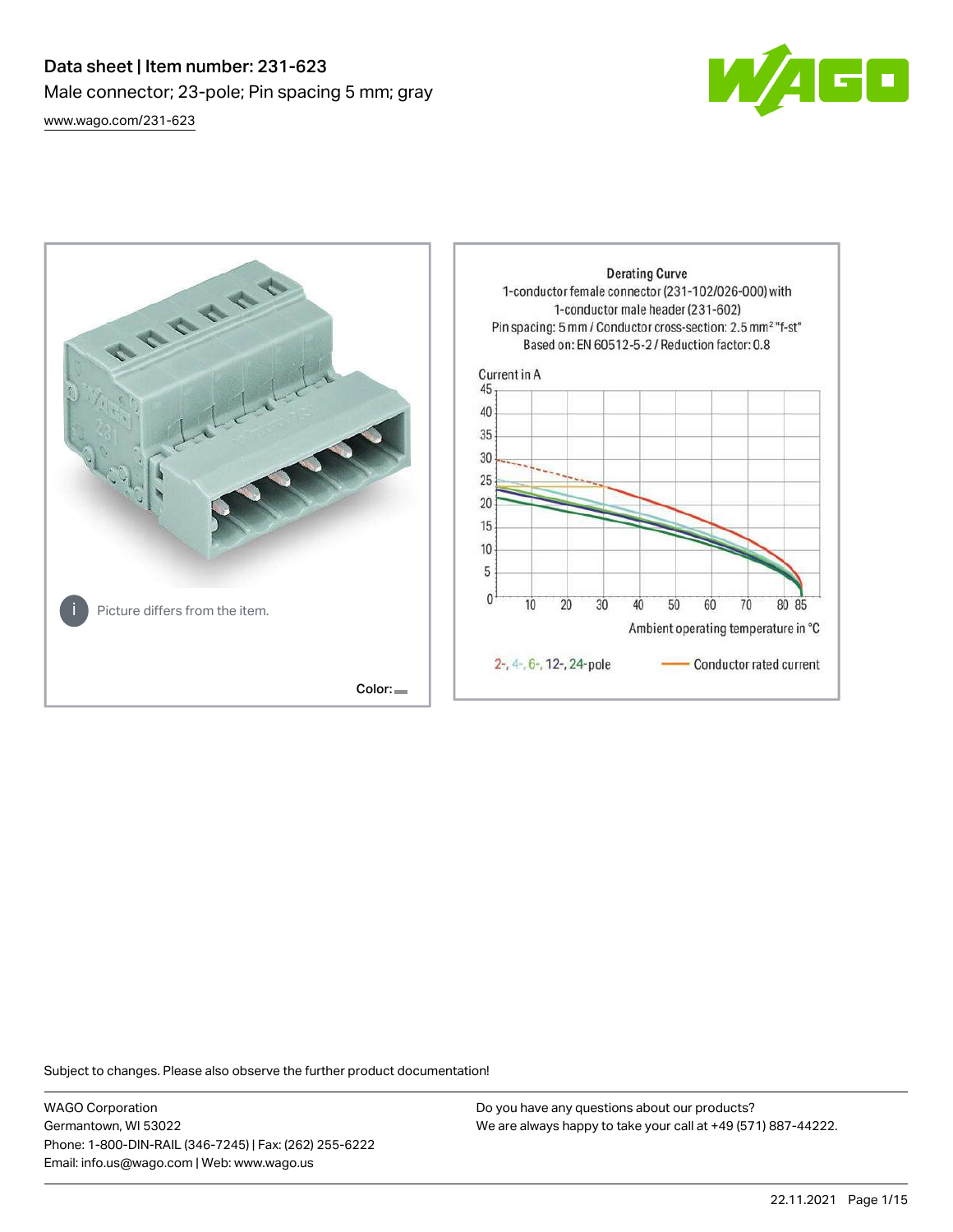[www.wago.com/231-623](http://www.wago.com/231-623)





```
L = (pole no. -1) x pin spacing +8.2 mm
```
 $L_1 = L - 1.7$  mm

```
L_2 = L - 1.2 mm
```
#### Item description

- $\blacksquare$ Universal connection for all conductor types
- Easy cable pre-assembly and on-unit wiring via vertical and horizontal CAGE CLAMP<sup>®</sup> actuation  $\blacksquare$
- П For wire-to-wire and board-to-wire connections
- $\blacksquare$ Versions available with snap-in mounting feet or flanges for panel or through-panel mounting

Subject to changes. Please also observe the further product documentation!

WAGO Corporation Germantown, WI 53022 Phone: 1-800-DIN-RAIL (346-7245) | Fax: (262) 255-6222 Email: info.us@wago.com | Web: www.wago.us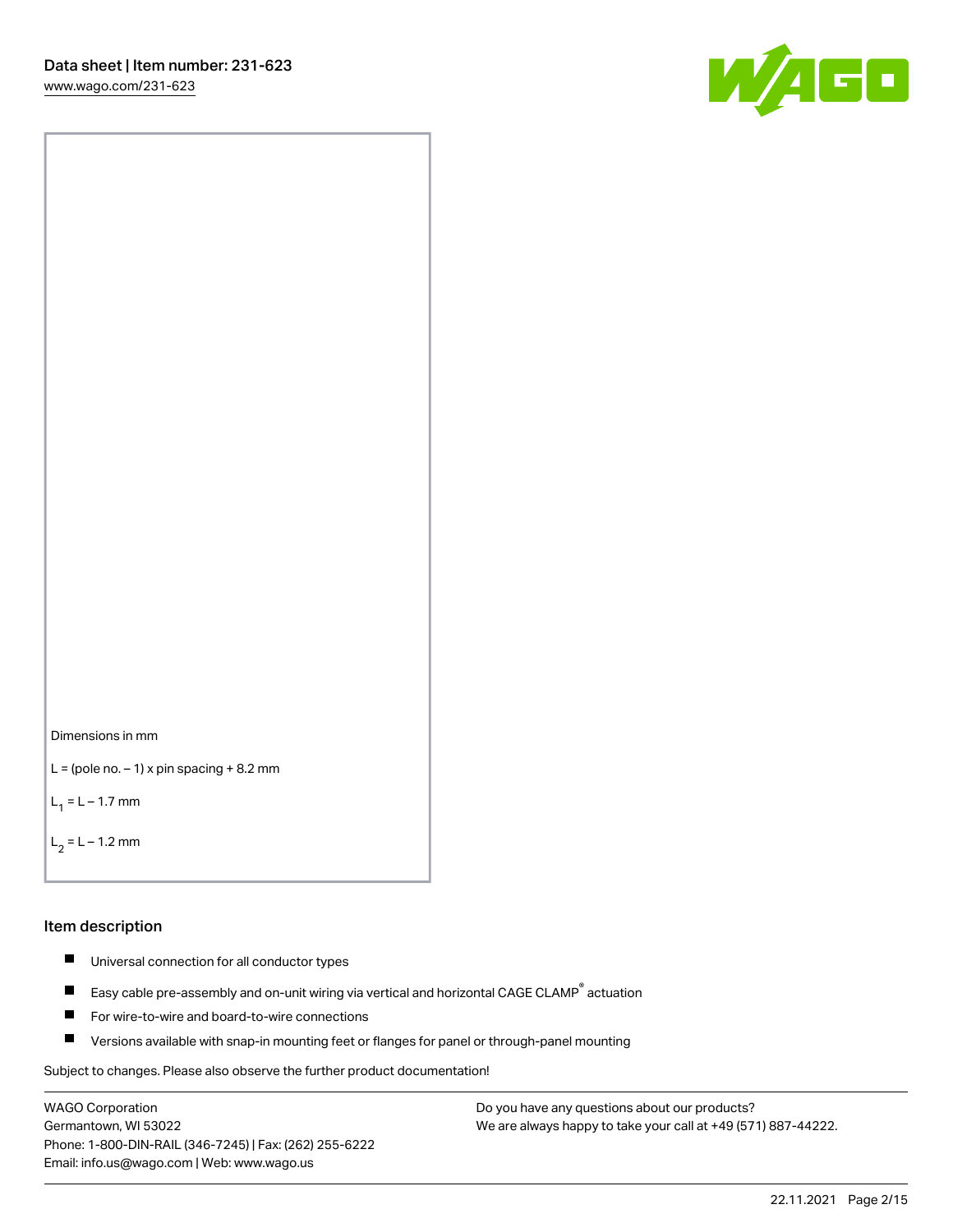$\blacksquare$ With coding fingers



#### Data Notes

| Safety information 1 | The <i>MCS – MULTI CONNECTION SYSTEM</i> includes connectors<br>without breaking capacity in accordance with DIN EN 61984. When<br>used as intended, these connectors must not be connected<br>/disconnected when live or under load. The circuit design should<br>ensure header pins, which can be touched, are not live when<br>unmated. |
|----------------------|--------------------------------------------------------------------------------------------------------------------------------------------------------------------------------------------------------------------------------------------------------------------------------------------------------------------------------------------|
| Variants:            | Other pole numbers<br>Gold-plated or partially gold-plated contact surfaces<br>Other versions (or variants) can be requested from WAGO Sales or<br>configured at https://configurator.wago.com/                                                                                                                                            |

## Electrical data

## IEC Approvals

| Ratings per                 | IEC/EN 60664-1                                                       |
|-----------------------------|----------------------------------------------------------------------|
| Rated voltage (III / 3)     | 320 V                                                                |
| Rated surge voltage (III/3) | 4 <sub>kV</sub>                                                      |
| Rated voltage (III/2)       | 320 V                                                                |
| Rated surge voltage (III/2) | 4 <sub>k</sub> V                                                     |
| Nominal voltage (II/2)      | 630 V                                                                |
| Rated surge voltage (II/2)  | 4 <sub>k</sub> V                                                     |
| Rated current               | 12A                                                                  |
| Legend (ratings)            | (III / 2) $\triangleq$ Overvoltage category III / Pollution degree 2 |

## UL Approvals

| Approvals per                  | UL 1059 |
|--------------------------------|---------|
| Rated voltage UL (Use Group B) | 300 V   |
| Rated current UL (Use Group B) | 15 A    |
| Rated voltage UL (Use Group D) | 300 V   |
| Rated current UL (Use Group D) | 10 A    |

## Ratings per UL

| Rated voltage UL 1977 | 600 V |
|-----------------------|-------|
| Rated current UL 1977 | 15A   |

| WAGO Corporation                                       | Do you have any questions about our products?                 |
|--------------------------------------------------------|---------------------------------------------------------------|
| Germantown. WI 53022                                   | We are always happy to take your call at +49 (571) 887-44222. |
| Phone: 1-800-DIN-RAIL (346-7245)   Fax: (262) 255-6222 |                                                               |
| Email: info.us@wago.com   Web: www.wago.us             |                                                               |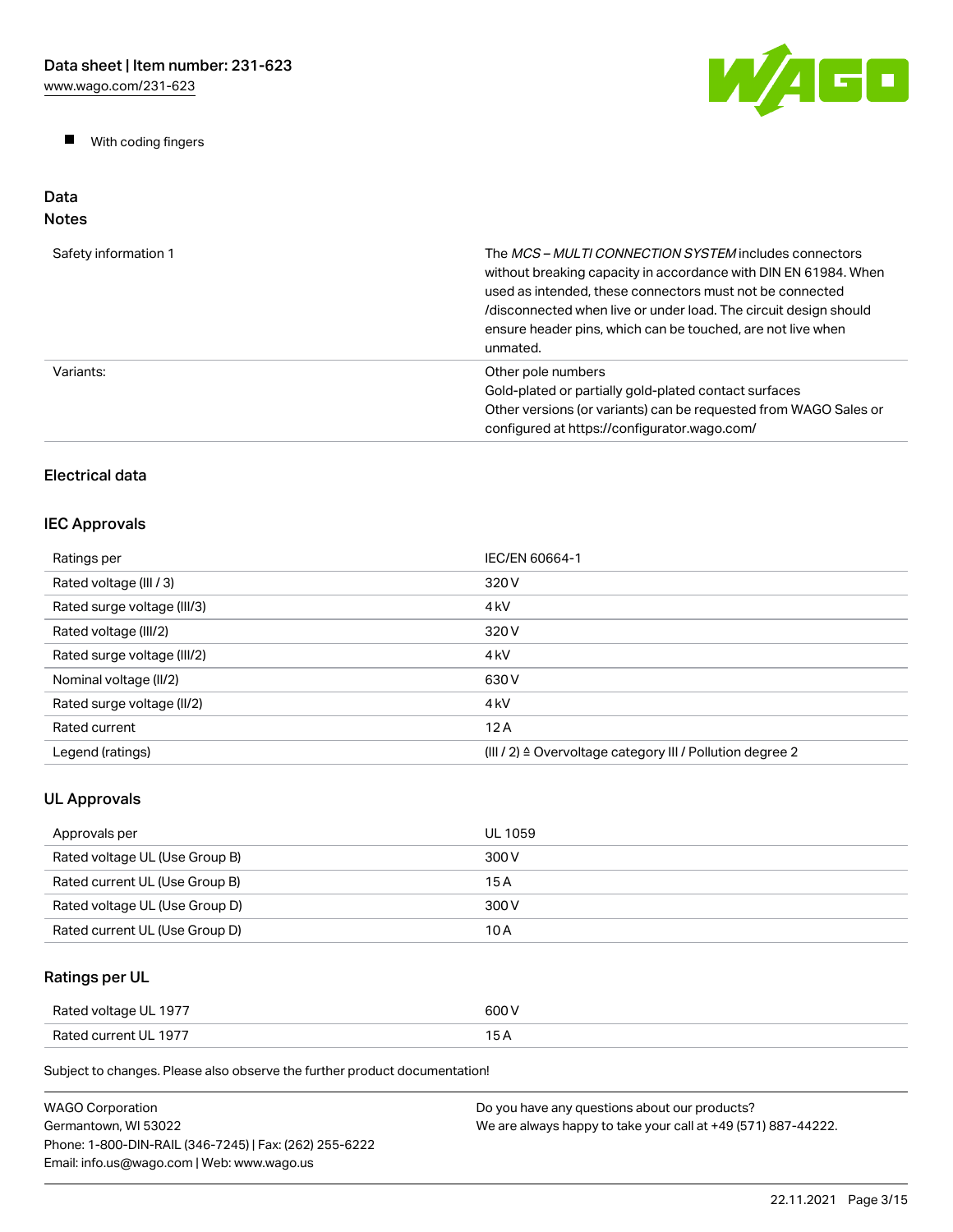

#### CSA Approvals

| Approvals per                   | CSA   |
|---------------------------------|-------|
| Rated voltage CSA (Use Group B) | 300 V |
| Rated current CSA (Use Group B) | 15 A  |
| Rated voltage CSA (Use Group D) | 300 V |
| Rated current CSA (Use Group D) | 10 A  |

#### Connection data

| Total number of connection points | 23 |
|-----------------------------------|----|
| Total number of potentials        | 23 |
| Number of connection types        |    |
| Number of levels                  |    |

#### Connection 1

| Connection technology                             | CAGE CLAMP <sup>®</sup>                |
|---------------------------------------------------|----------------------------------------|
| Actuation type                                    | Operating tool                         |
| Solid conductor                                   | $0.082.5$ mm <sup>2</sup> / 28  12 AWG |
| Fine-stranded conductor                           | $0.082.5$ mm <sup>2</sup> / 28  12 AWG |
| Fine-stranded conductor; with insulated ferrule   | $0.251.5$ mm <sup>2</sup>              |
| Fine-stranded conductor; with uninsulated ferrule | $0.252.5$ mm <sup>2</sup>              |
| Strip length                                      | $89$ mm / 0.31  0.35 inch              |
| Number of poles                                   | 23                                     |
| Conductor entry direction to mating direction     | 0°                                     |

#### Physical data

| Pin spacing | 5 mm / 0.197 inch     |
|-------------|-----------------------|
| Width       | 118.2 mm / 4.654 inch |
| Height      | 14.3 mm / 0.563 inch  |
| Depth       | 27.5 mm / 1.083 inch  |

## Plug-in connection

| Contact type (pluggable connector) | Male connector/plug |
|------------------------------------|---------------------|
| Connector (connection type)        | for conductor       |
| Mismating protection               | No                  |
| Locking of plug-in connection      | Without             |

| <b>WAGO Corporation</b>                                | Do you have any questions about our products?                 |
|--------------------------------------------------------|---------------------------------------------------------------|
| Germantown, WI 53022                                   | We are always happy to take your call at +49 (571) 887-44222. |
| Phone: 1-800-DIN-RAIL (346-7245)   Fax: (262) 255-6222 |                                                               |
| Email: info.us@wago.com   Web: www.wago.us             |                                                               |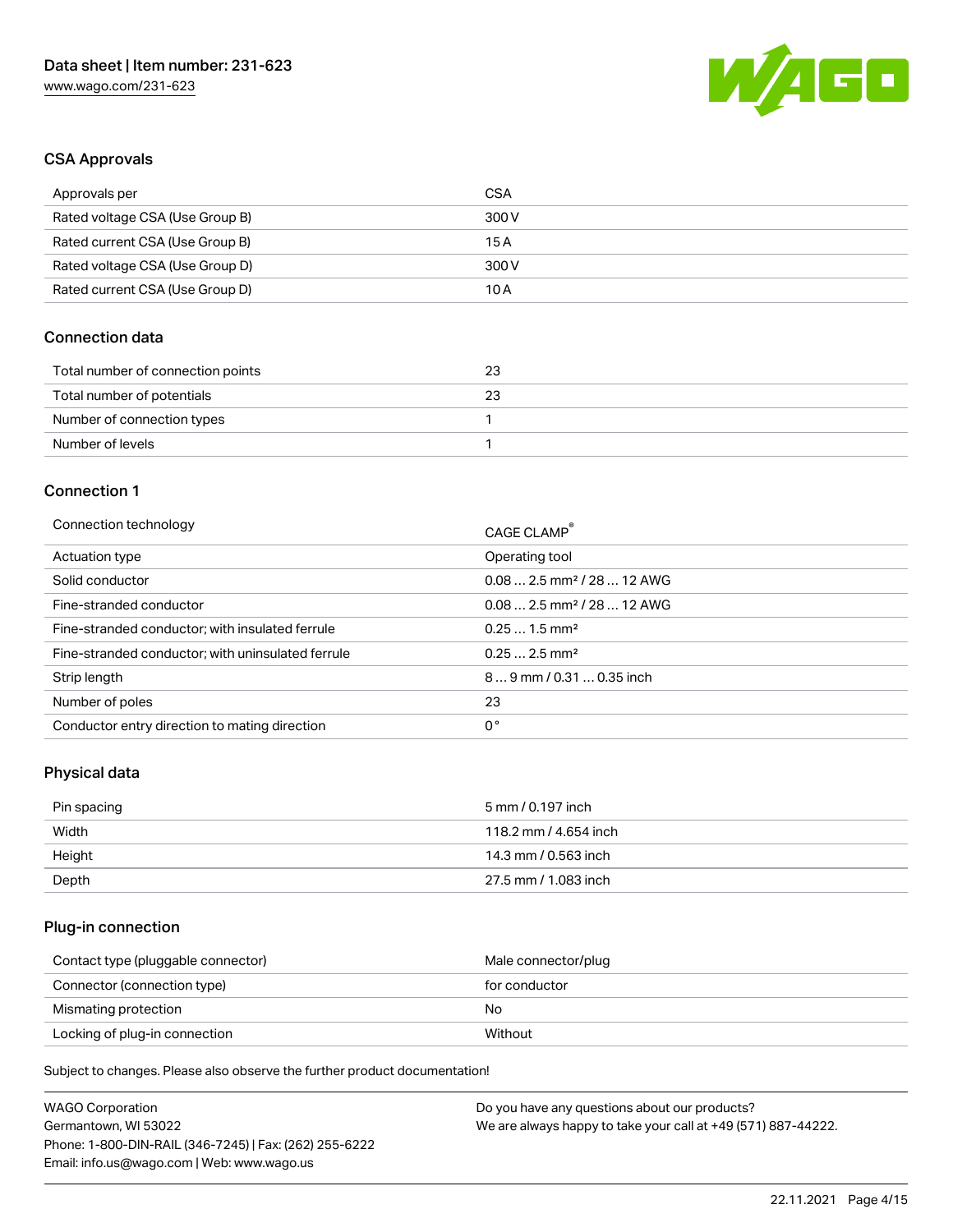

### Material data

| Color                       | gray                                  |
|-----------------------------|---------------------------------------|
| Material group              |                                       |
| Insulation material         | Polyamide (PA66)                      |
| Flammability class per UL94 | V <sub>0</sub>                        |
| Clamping spring material    | Chrome nickel spring steel (CrNi)     |
| Contact material            | Electrolytic copper $(E_{\text{Cl}})$ |
| Contact plating             | tin-plated                            |
| Fire load                   | 0.591 MJ                              |
| Weight                      | 34g                                   |

#### Environmental requirements

| Limit temperature range | $-60+100 °C$ |  |
|-------------------------|--------------|--|
|-------------------------|--------------|--|

#### Commercial data

| <b>Product Group</b>  | 3 (Multi Conn. System) |
|-----------------------|------------------------|
| PU (SPU)              | 10 Stück               |
| Packaging type        | box                    |
| Country of origin     | <b>DE</b>              |
| <b>GTIN</b>           | 4044918259309          |
| Customs tariff number | 8536694040             |

#### Approvals / Certificates

#### Country specific Approvals

| Logo | Approval                               | <b>Additional Approval Text</b> | Certificate<br>name |
|------|----------------------------------------|---------------------------------|---------------------|
|      | CВ<br>DEKRA Certification B.V.         | IEC 61984                       | NL-39756            |
|      | <b>CSA</b><br>DEKRA Certification B.V. | C <sub>22.2</sub>               | 1466354             |

#### Ship Approvals

|      | <b>ABS</b> | -                               | 19.  |
|------|------------|---------------------------------|------|
| Logo | Approval   | <b>Additional Approval Text</b> | name |
|      |            |                                 |      |

| <b>WAGO Corporation</b>                                | Do you have any questions about our products?                 |
|--------------------------------------------------------|---------------------------------------------------------------|
| Germantown, WI 53022                                   | We are always happy to take your call at +49 (571) 887-44222. |
| Phone: 1-800-DIN-RAIL (346-7245)   Fax: (262) 255-6222 |                                                               |
| Email: info.us@wago.com   Web: www.wago.us             |                                                               |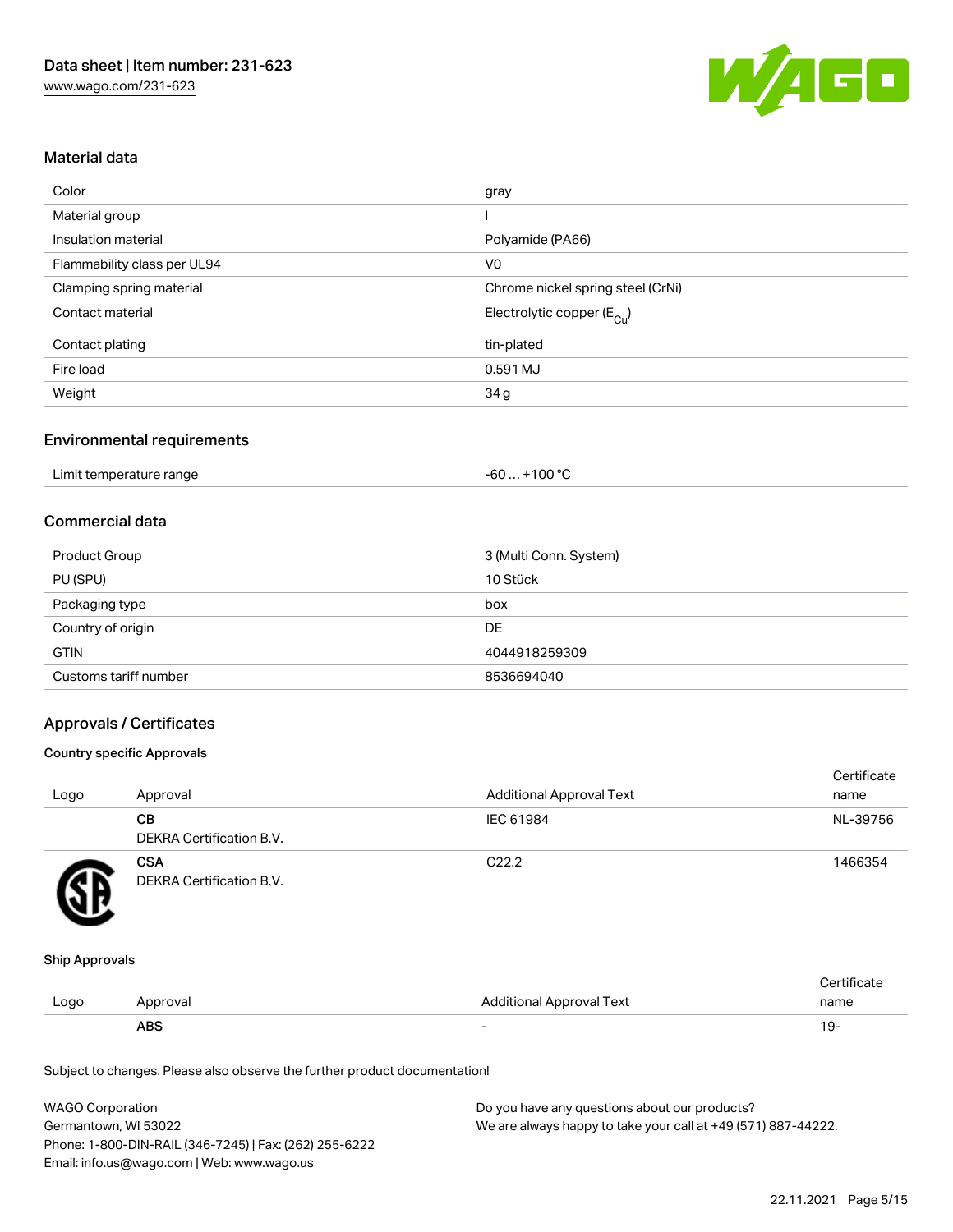

American Bureau of Shipping National American Bureau of Shipping National American Bureau of Shipping National American Bureau of Shipping National American Bureau of Shipping National American Bureau of Shipping National



|           |                                                         |                          | <b>PDA</b>       |
|-----------|---------------------------------------------------------|--------------------------|------------------|
|           | <b>DNV GL</b><br>Det Norske Veritas, Germanischer Lloyd | $\overline{\phantom{0}}$ | TAE000016Z       |
| THE ARROW | LR.<br>Lloyds Register                                  | IEC 61984                | 96/20035<br>(E5) |

#### UL-Approvals

|          |                                |                          | Certificate |
|----------|--------------------------------|--------------------------|-------------|
| Logo     | Approval                       | Additional Approval Text | name        |
|          | <b>UR</b>                      | <b>UL 1977</b>           | E45171      |
| L<br>. . | Underwriters Laboratories Inc. |                          |             |

#### Counterpart

| Item no.2231-123/026-000<br>Female plug; 23-pole; push-button; 12 AWG max; pin spacing 5 mm; 1-conductor per pole; gray                                | www.wago.com/2231-123<br>/026-000     |
|--------------------------------------------------------------------------------------------------------------------------------------------------------|---------------------------------------|
| Item no.2231-123/008-000<br>Female plug; 23-pole; push-button; snap-in mounting feet; 12 AWG max; pin spacing 5 mm; 1-<br>conductor per pole; gray     | www.wago.com/2231-123<br>/008-000     |
| Item no.2231-123/031-000<br>Female plug; 23-pole; push-button; mounting flange; 12 AWG max; pin spacing 5 mm; 1-conductor per<br>pole; gray            | www.wago.com/2231-123<br>/031-000     |
| Item no.2231-123/037-000<br>Female plug; 23-pole; push-button; locking lever; 12 AWG max; pin spacing 5 mm; 1-conductor per<br>pole; gray              | www.wago.com/2231-123<br>/037-000     |
| Item no.2231-123/102-000<br>Female plug; 23-pole; push-button; with integrated end plate; 12 AWG max; pin spacing 5 mm; 1-<br>conductor per pole; gray | www.wago.com/2231-123<br>$/102 - 000$ |
| Item no.231-123/008-000<br>Female plug; 23-pole; snap-in mounting feet; 12 AWG max; pin spacing 5 mm; 1 conductor per pole;<br>gray                    | www.wago.com/231-123<br>/008-000      |
| Item no.231-123/026-000<br>Female plug; 23-pole; 12 AWG max; pin spacing 5 mm; 1 conductor per pole; gray                                              | www.wago.com/231-123<br>/026-000      |

Item no.231-123/027-000

| WAGO Corporation                                       | Do you have any questions about our products?                 |
|--------------------------------------------------------|---------------------------------------------------------------|
| Germantown, WI 53022                                   | We are always happy to take your call at +49 (571) 887-44222. |
| Phone: 1-800-DIN-RAIL (346-7245)   Fax: (262) 255-6222 |                                                               |
| Email: info.us@wago.com   Web: www.wago.us             |                                                               |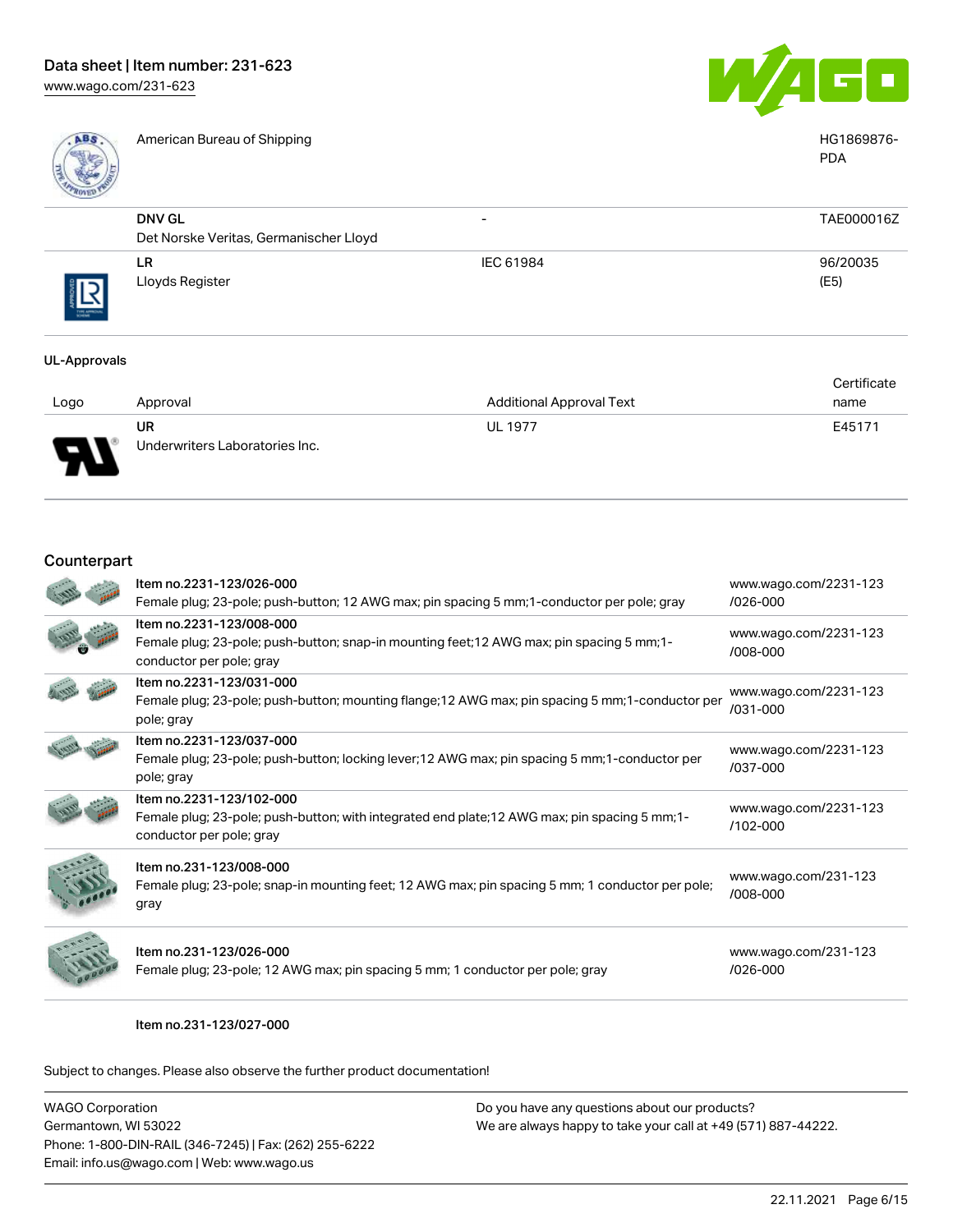[www.wago.com/231-623](http://www.wago.com/231-623)



[www.wago.com/231-123](https://www.wago.com/231-123/027-000)

[/027-000](https://www.wago.com/231-123/027-000)

| ï |  |
|---|--|
|   |  |
|   |  |

Female plug; 23-pole; mounting flange with reinforcing strip; 12 AWG max; pin spacing 5 mm; 1 conductor per pole; gray

| Item no.231-123/031-000<br>Female plug; 23-pole; mounting flange; 12 AWG max; pin spacing 5 mm; 1 conductor per pole; gray                                                 | www.wago.com/231-123<br>/031-000 |
|----------------------------------------------------------------------------------------------------------------------------------------------------------------------------|----------------------------------|
| Item no.231-123/037-000<br>Female plug; 23-pole; locking lever; 12 AWG max; pin spacing 5 mm; 1 conductor per pole; gray                                                   | www.wago.com/231-123<br>/037-000 |
| Item no.231-123/102-000<br>Female plug; 23-pole; with integrated end plate; 12 AWG max; pin spacing 5 mm; 1 conductor per<br>pole; gray                                    | www.wago.com/231-123<br>/102-000 |
| Item no.232-153<br>THT female header; straight; Pin spacing 5 mm; 23-pole; 0.6 x 1.0 mm solder pin; gray                                                                   | www.wago.com/232-153             |
| Item no.232-123/026-000<br>1-conductor female connector, angled; CAGE CLAMP <sup>®</sup> ; 2.5 mm <sup>2</sup> ; Pin spacing 5 mm; 23-pole; 2,50<br>mm <sup>2</sup> ; gray | www.wago.com/232-123<br>/026-000 |
| Item no.232-153/039-000<br>THT female header; straight; Pin spacing 5 mm; 23-pole; Locking lever; 0.6 x 1.0 mm solder pin; gray                                            | www.wago.com/232-153<br>/039-000 |
| Item no.232-153/031-000<br>THT female header; straight; Pin spacing 5 mm; 23-pole; clamping collar; 0.6 x 1.0 mm solder pin; gray /031-000                                 | www.wago.com/232-153             |
| Item no.232-153/047-000<br>THT female header; straight; Pin spacing 5 mm; 23-pole; Spacer flange; 0.6 x 1.0 mm solder pin; gray /047-000                                   | www.wago.com/232-153             |
| Item no.232-253<br>THT female header; angled; Pin spacing 5 mm; 23-pole; 0.6 x 1.0 mm solder pin; gray                                                                     | www.wago.com/232-253             |
| Item no.232-223/026-000<br>1-conductor female connector, angled; CAGE CLAMP®; 2.5 mm <sup>2</sup> ; Pin spacing 5 mm; 23-pole; 2,50<br>mm <sup>2</sup> ; gray              | www.wago.com/232-223<br>/026-000 |
| Item no.232-253/031-000<br>THT female header; angled; Pin spacing 5 mm; 23-pole; clamping collar; 0.6 x 1.0 mm solder pin; gray /031-000                                   | www.wago.com/232-253             |
| Item no.232-253/039-000<br>THT female header; angled; Pin spacing 5 mm; 23-pole; Locking lever; 0.6 x 1.0 mm solder pin; gray                                              | www.wago.com/232-253<br>/039-000 |

Subject to changes. Please also observe the further product documentation!

WAGO Corporation Germantown, WI 53022 Phone: 1-800-DIN-RAIL (346-7245) | Fax: (262) 255-6222 Email: info.us@wago.com | Web: www.wago.us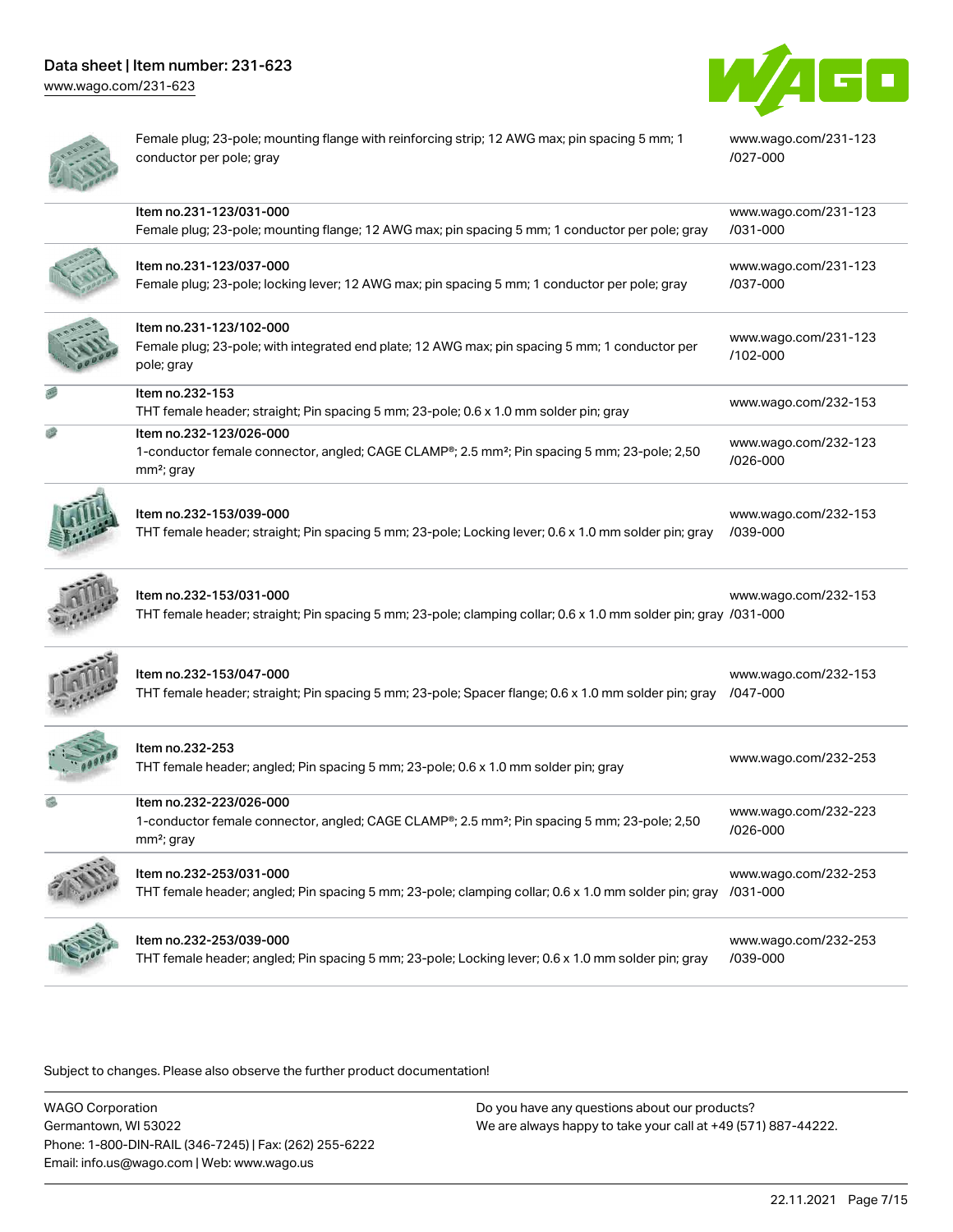Phone: 1-800-DIN-RAIL (346-7245) | Fax: (262) 255-6222

Email: info.us@wago.com | Web: www.wago.us



## Optional accessories

#### Ferrules

| Ferrule                                         |                                                                                                                                                                                    |                                                                                                                |                      |
|-------------------------------------------------|------------------------------------------------------------------------------------------------------------------------------------------------------------------------------------|----------------------------------------------------------------------------------------------------------------|----------------------|
|                                                 | Item no.: 216-101<br>Ferrule; Sleeve for 0.5 mm <sup>2</sup> / AWG 22; uninsulated; electro-tin plated; silver-colored                                                             |                                                                                                                | www.wago.com/216-101 |
|                                                 | Item no.: 216-104<br>Ferrule; Sleeve for 1.5 mm <sup>2</sup> / AWG 16; uninsulated; electro-tin plated; silver-colored                                                             |                                                                                                                | www.wago.com/216-104 |
|                                                 | Item no.: 216-106<br>Ferrule; Sleeve for 2.5 mm <sup>2</sup> / AWG 14; uninsulated; electro-tin plated; silver-colored                                                             |                                                                                                                | www.wago.com/216-106 |
|                                                 | Item no.: 216-102<br>Ferrule; Sleeve for 0.75 mm <sup>2</sup> / AWG 20; uninsulated; electro-tin plated; silver-colored                                                            |                                                                                                                | www.wago.com/216-102 |
|                                                 | Item no.: 216-103<br>Ferrule; Sleeve for 1 mm <sup>2</sup> / AWG 18; uninsulated; electro-tin plated                                                                               |                                                                                                                | www.wago.com/216-103 |
|                                                 | Item no.: 216-123<br>Ferrule; Sleeve for 1 mm <sup>2</sup> / AWG 18; uninsulated; electro-tin plated; silver-colored                                                               |                                                                                                                | www.wago.com/216-123 |
| ž.                                              | Item no.: 216-122<br>Ferrule; Sleeve for 0.75 mm <sup>2</sup> / AWG 20; uninsulated; electro-tin plated; silver-colored                                                            |                                                                                                                | www.wago.com/216-122 |
|                                                 | Item no.: 216-124<br>Ferrule; Sleeve for 1.5 mm <sup>2</sup> / AWG 16; uninsulated; electro-tin plated                                                                             |                                                                                                                | www.wago.com/216-124 |
|                                                 | Item no.: 216-142<br>Ferrule; Sleeve for 0.75 mm <sup>2</sup> / 18 AWG; uninsulated; electro-tin plated; electrolytic copper; gastight<br>crimped; acc. to DIN 46228, Part 1/08.92 |                                                                                                                | www.wago.com/216-142 |
|                                                 | Item no.: 216-132<br>Ferrule; Sleeve for 0.34 mm <sup>2</sup> / AWG 24; uninsulated; electro-tin plated                                                                            |                                                                                                                | www.wago.com/216-132 |
|                                                 | Item no.: 216-121<br>Ferrule; Sleeve for 0.5 mm <sup>2</sup> / AWG 22; uninsulated; electro-tin plated; silver-colored                                                             |                                                                                                                | www.wago.com/216-121 |
|                                                 | Item no.: 216-143<br>Ferrule; Sleeve for 1 mm <sup>2</sup> / AWG 18; uninsulated; electro-tin plated; electrolytic copper; gastight<br>crimped; acc. to DIN 46228, Part 1/08.92    |                                                                                                                | www.wago.com/216-143 |
|                                                 | Item no.: 216-131<br>Ferrule; Sleeve for 0.25 mm <sup>2</sup> / AWG 24; uninsulated; electro-tin plated; silver-colored                                                            |                                                                                                                | www.wago.com/216-131 |
|                                                 | Item no.: 216-141<br>Ferrule; Sleeve for 0.5 mm <sup>2</sup> / 20 AWG; uninsulated; electro-tin plated; electrolytic copper; gastight<br>crimped; acc. to DIN 46228, Part 1/08.92  |                                                                                                                | www.wago.com/216-141 |
|                                                 | Item no.: 216-152<br>Ferrule; Sleeve for 0.34 mm <sup>2</sup> / AWG 24; uninsulated; electro-tin plated                                                                            |                                                                                                                | www.wago.com/216-152 |
|                                                 | Item no.: 216-203<br>Ferrule; Sleeve for 1 mm <sup>2</sup> / AWG 18; insulated; electro-tin plated; red                                                                            |                                                                                                                | www.wago.com/216-203 |
|                                                 | Subject to changes. Please also observe the further product documentation!                                                                                                         |                                                                                                                |                      |
| <b>WAGO Corporation</b><br>Germantown, WI 53022 |                                                                                                                                                                                    | Do you have any questions about our products?<br>We are always happy to take your call at +49 (571) 887-44222. |                      |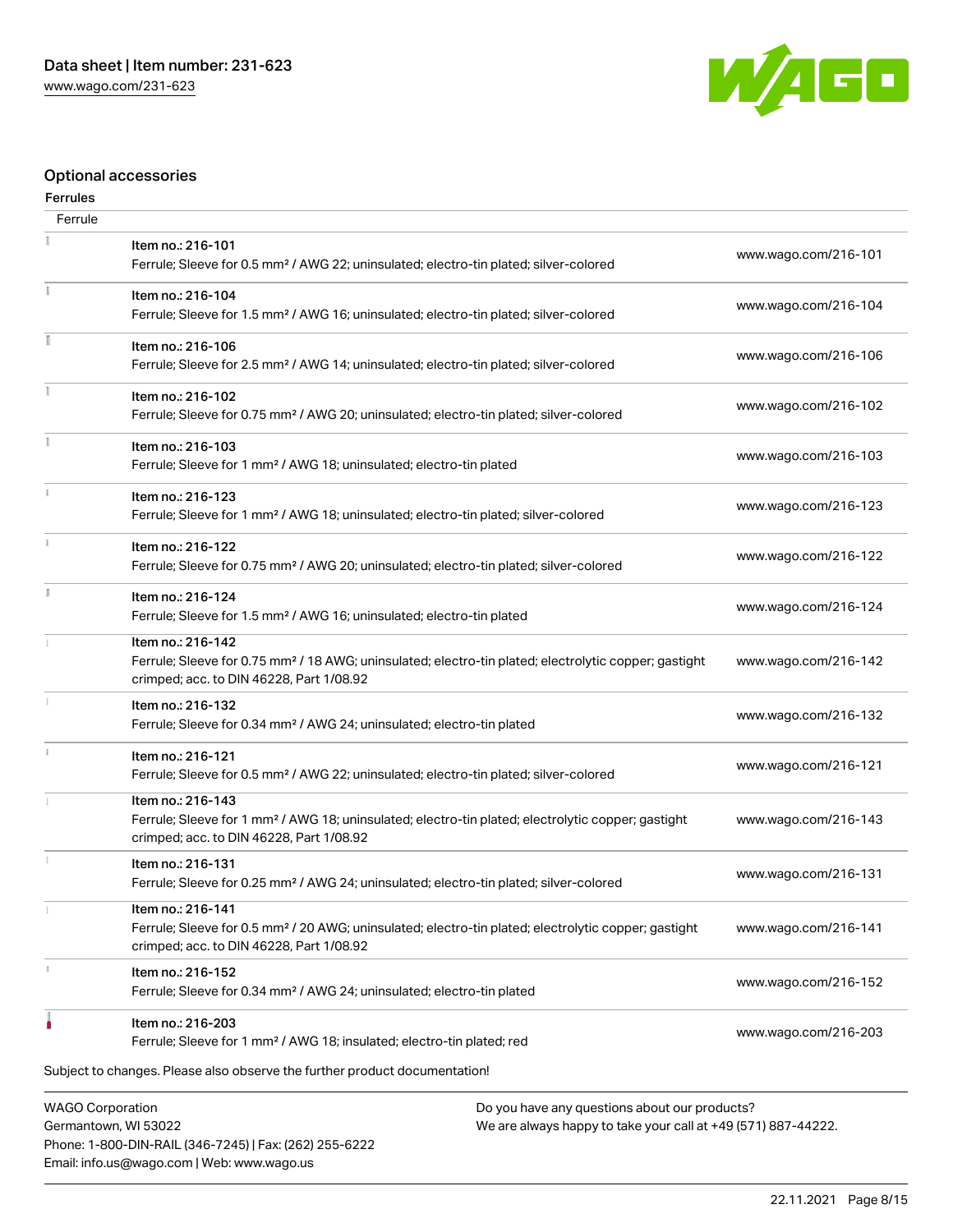Phone: 1-800-DIN-RAIL (346-7245) | Fax: (262) 255-6222

Email: info.us@wago.com | Web: www.wago.us

[www.wago.com/231-623](http://www.wago.com/231-623)



|                                                 | Item no.: 216-202<br>Ferrule; Sleeve for 0.75 mm <sup>2</sup> / 18 AWG; insulated; electro-tin plated; gray                                                                                             |                                                                                                                | www.wago.com/216-202 |
|-------------------------------------------------|---------------------------------------------------------------------------------------------------------------------------------------------------------------------------------------------------------|----------------------------------------------------------------------------------------------------------------|----------------------|
|                                                 | Item no.: 216-151<br>Ferrule; Sleeve for 0.25 mm <sup>2</sup> / AWG 24; uninsulated; electro-tin plated                                                                                                 |                                                                                                                | www.wago.com/216-151 |
| Â                                               | Item no.: 216-204<br>Ferrule; Sleeve for 1.5 mm <sup>2</sup> / AWG 16; insulated; electro-tin plated; black                                                                                             |                                                                                                                | www.wago.com/216-204 |
|                                                 | Item no.: 216-144<br>Ferrule; Sleeve for 1.5 mm <sup>2</sup> / AWG 16; uninsulated; electro-tin plated; electrolytic copper; gastight<br>crimped; acc. to DIN 46228, Part 1/08.92; silver-colored       |                                                                                                                | www.wago.com/216-144 |
|                                                 | Item no.: 216-201<br>Ferrule; Sleeve for 0.5 mm <sup>2</sup> / 20 AWG; insulated; electro-tin plated; white                                                                                             |                                                                                                                | www.wago.com/216-201 |
|                                                 | Item no.: 216-223<br>Ferrule; Sleeve for 1 mm <sup>2</sup> / AWG 18; insulated; electro-tin plated; red                                                                                                 |                                                                                                                | www.wago.com/216-223 |
|                                                 | Item no.: 216-241<br>Ferrule; Sleeve for 0.5 mm <sup>2</sup> / 20 AWG; insulated; electro-tin plated; electrolytic copper; gastight<br>crimped; acc. to DIN 46228, Part 4/09.90; white                  |                                                                                                                | www.wago.com/216-241 |
|                                                 | Item no.: 216-242<br>Ferrule; Sleeve for 0.75 mm <sup>2</sup> / 18 AWG; insulated; electro-tin plated; electrolytic copper; gastight<br>crimped; acc. to DIN 46228, Part 4/09.90; gray                  |                                                                                                                | www.wago.com/216-242 |
|                                                 | Item no.: 216-222<br>Ferrule; Sleeve for 0.75 mm <sup>2</sup> / 18 AWG; insulated; electro-tin plated; gray                                                                                             |                                                                                                                | www.wago.com/216-222 |
|                                                 | Item no.: 216-221<br>Ferrule; Sleeve for 0.5 mm <sup>2</sup> / 20 AWG; insulated; electro-tin plated; white                                                                                             |                                                                                                                | www.wago.com/216-221 |
| ı                                               | Item no.: 216-224<br>Ferrule; Sleeve for 1.5 mm <sup>2</sup> / AWG 16; insulated; electro-tin plated; black                                                                                             |                                                                                                                | www.wago.com/216-224 |
|                                                 | Item no.: 216-243<br>Ferrule; Sleeve for 1 mm <sup>2</sup> / AWG 18; insulated; electro-tin plated; electrolytic copper; gastight crimped; www.wago.com/216-243<br>acc. to DIN 46228, Part 4/09.90; red |                                                                                                                |                      |
| Â                                               | Item no.: 216-244<br>Ferrule; Sleeve for 1.5 mm <sup>2</sup> / AWG 16; insulated; electro-tin plated; electrolytic copper; gastight<br>crimped; acc. to DIN 46228, Part 4/09.90; black                  |                                                                                                                | www.wago.com/216-244 |
|                                                 | Item no.: 216-263<br>Ferrule; Sleeve for 1 mm <sup>2</sup> / AWG 18; insulated; electro-tin plated; electrolytic copper; gastight crimped; www.wago.com/216-263<br>acc. to DIN 46228, Part 4/09.90; red |                                                                                                                |                      |
| 1                                               | Item no.: 216-264<br>Ferrule; Sleeve for 1.5 mm <sup>2</sup> / AWG 16; insulated; electro-tin plated; electrolytic copper; gastight<br>crimped; acc. to DIN 46228, Part 4/09.90; black                  |                                                                                                                | www.wago.com/216-264 |
| Â                                               | Item no.: 216-284<br>Ferrule; Sleeve for 1.5 mm <sup>2</sup> / AWG 16; insulated; electro-tin plated; electrolytic copper; gastight<br>crimped; acc. to DIN 46228, Part 4/09.90; black                  |                                                                                                                | www.wago.com/216-284 |
|                                                 | Item no.: 216-262<br>Ferrule; Sleeve for 0.75 mm <sup>2</sup> / 18 AWG; insulated; electro-tin plated; electrolytic copper; gastight                                                                    |                                                                                                                | www.wago.com/216-262 |
|                                                 | Subject to changes. Please also observe the further product documentation!                                                                                                                              |                                                                                                                |                      |
| <b>WAGO Corporation</b><br>Germantown, WI 53022 |                                                                                                                                                                                                         | Do you have any questions about our products?<br>We are always happy to take your call at +49 (571) 887-44222. |                      |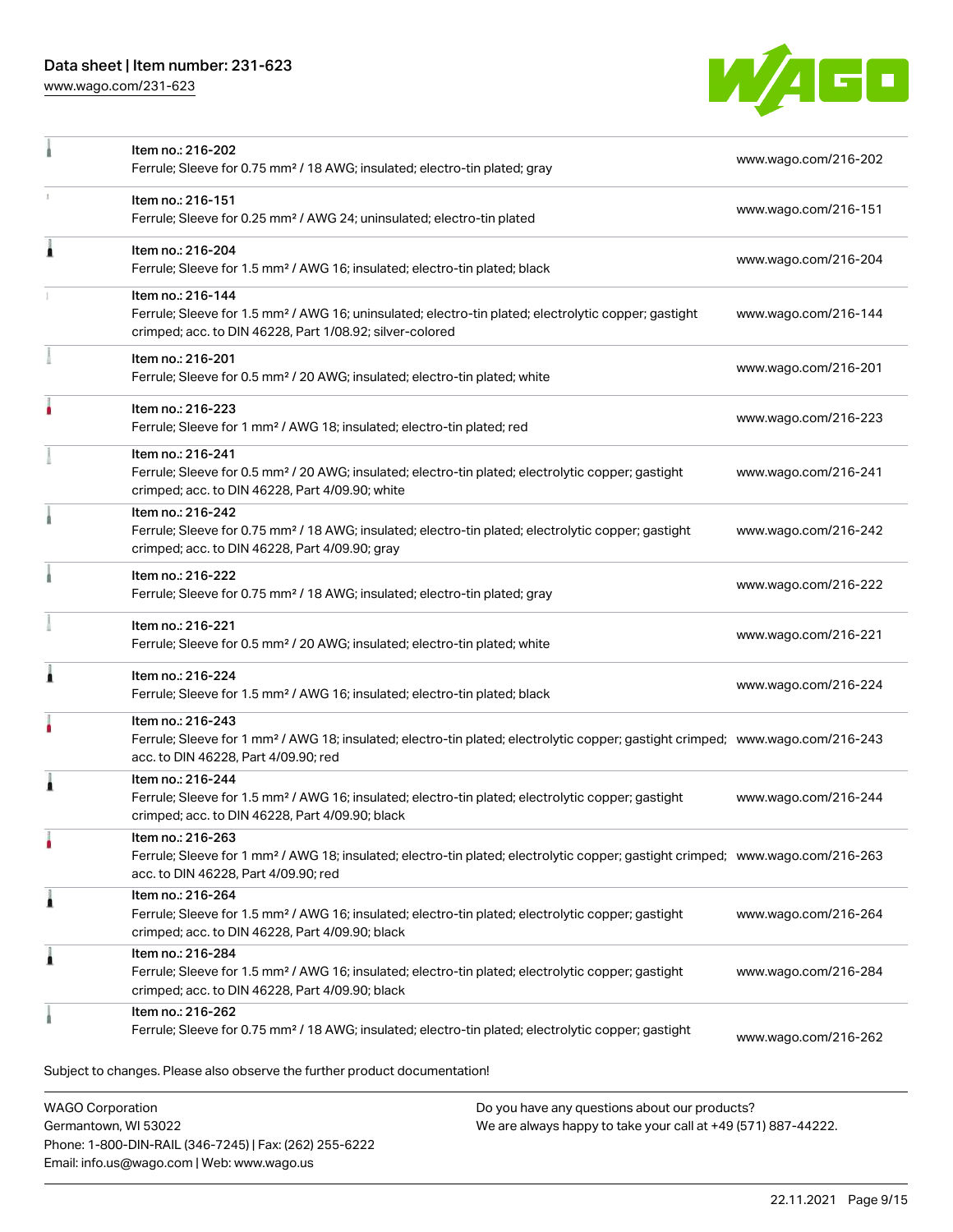[www.wago.com/231-623](http://www.wago.com/231-623)



crimped; acc. to DIN 46228, Part 4/09.90; gray

|                         | Item no.: 216-301<br>Ferrule; Sleeve for 0.25 mm <sup>2</sup> / AWG 24; insulated; electro-tin plated; yellow          | www.wago.com/216-301                          |
|-------------------------|------------------------------------------------------------------------------------------------------------------------|-----------------------------------------------|
|                         | Item no.: 216-321<br>Ferrule; Sleeve for 0.25 mm <sup>2</sup> / AWG 24; insulated; electro-tin plated; yellow          | www.wago.com/216-321                          |
|                         | Item no.: 216-322<br>Ferrule; Sleeve for 0.34 mm <sup>2</sup> / 22 AWG; insulated; electro-tin plated; green           | www.wago.com/216-322                          |
|                         | Item no.: 216-302<br>Ferrule; Sleeve for 0.34 mm <sup>2</sup> / 22 AWG; insulated; electro-tin plated; light turquoise | www.wago.com/216-302                          |
| Jumpers                 |                                                                                                                        |                                               |
| Jumper                  |                                                                                                                        |                                               |
|                         | Item no.: 231-905<br>Jumper; for conductor entry; 5-way; insulated; gray                                               | www.wago.com/231-905                          |
|                         | Item no.: 231-903<br>Jumper; for conductor entry; 3-way; insulated; gray                                               | www.wago.com/231-903                          |
|                         | Item no.: 231-907<br>Jumper; for conductor entry; 7-way; insulated; gray                                               | www.wago.com/231-907                          |
|                         | Item no.: 231-910<br>Jumper; for conductor entry; 10-way; insulated; gray                                              | www.wago.com/231-910                          |
|                         | Item no.: 231-902<br>Jumper; for conductor entry; 2-way; insulated; gray                                               | www.wago.com/231-902                          |
| Coding                  |                                                                                                                        |                                               |
| Coding                  |                                                                                                                        |                                               |
|                         | Item no.: 231-129<br>Coding key; snap-on type; light gray                                                              | www.wago.com/231-129                          |
| Cover                   |                                                                                                                        |                                               |
| Cover                   |                                                                                                                        |                                               |
|                         | Item no.: 231-668<br>Lockout caps; for covering unused clamping units; gray                                            | www.wago.com/231-668                          |
| Insulations stops       |                                                                                                                        |                                               |
| Insulation stop         |                                                                                                                        |                                               |
|                         | Item no.: 231-672<br>Insulation stop; 0.75 - 1 mm <sup>2</sup> ; dark gray                                             | www.wago.com/231-672                          |
|                         | Item no.: 231-670<br>Insulation stop; 0.08-0.2 mm <sup>2</sup> / 0.2 mm <sup>2</sup> "s"; white                        | www.wago.com/231-670                          |
|                         | Subject to changes. Please also observe the further product documentation!                                             |                                               |
| <b>WAGO Corporation</b> |                                                                                                                        | Do you have any questions about our products? |

Germantown, WI 53022 Phone: 1-800-DIN-RAIL (346-7245) | Fax: (262) 255-6222 Email: info.us@wago.com | Web: www.wago.us

We are always happy to take your call at +49 (571) 887-44222.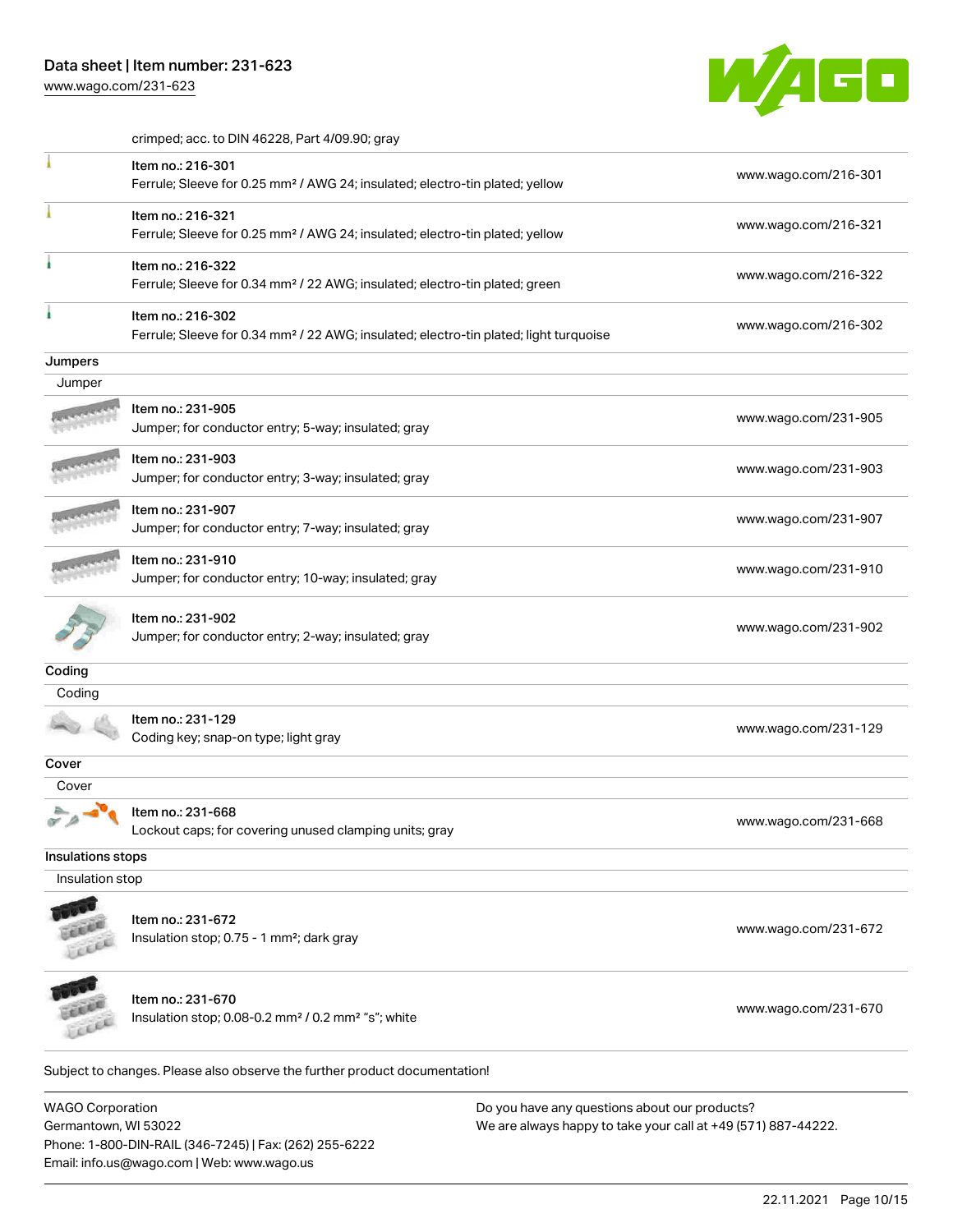[www.wago.com/231-623](http://www.wago.com/231-623)



Item no.: 231-671 Insulation stop; 0.25 - 0.5 mm<sup>2</sup>; light gray [www.wago.com/231-671](http://www.wago.com/231-671) www.wago.com/231-671



| Marking strip  |                                                                                                         |                                  |
|----------------|---------------------------------------------------------------------------------------------------------|----------------------------------|
|                |                                                                                                         |                                  |
|                | Item no.: 210-331/500-103                                                                               | www.wago.com/210-331             |
|                | Marking strips; as a DIN A4 sheet; MARKED; 1-12 (300x); Height of marker strip: 2.3 mm/0.091 in; Strip  | /500-103                         |
|                | length 182 mm; Horizontal marking; Self-adhesive; white                                                 |                                  |
|                | Item no.: 210-331/500-104                                                                               |                                  |
|                | Marking strips; as a DIN A4 sheet; MARKED; 13-24 (300x); Height of marker strip: 2.3 mm/0.091 in; Strip | www.wago.com/210-331<br>/500-104 |
|                | length 182 mm; Horizontal marking; Self-adhesive; white                                                 |                                  |
|                | Item no.: 210-332/500-202                                                                               |                                  |
|                | Marking strips; as a DIN A4 sheet; MARKED; 1-16 (160x); Height of marker strip: 3 mm; Strip length 182  | www.wago.com/210-332             |
|                | mm; Horizontal marking; Self-adhesive; white                                                            | /500-202                         |
|                | Item no.: 210-332/500-206                                                                               |                                  |
|                | Marking strips; as a DIN A4 sheet; MARKED; 33-48 (160x); Height of marker strip: 3 mm; Strip length     | www.wago.com/210-332             |
|                | 182 mm; Horizontal marking; Self-adhesive; white                                                        | /500-206                         |
|                | Item no.: 210-332/500-205                                                                               |                                  |
|                | Marking strips; as a DIN A4 sheet; MARKED; 1-32 (80x); Height of marker strip: 3 mm; Strip length 182   | www.wago.com/210-332             |
|                | mm; Horizontal marking; Self-adhesive; white                                                            | /500-205                         |
|                | Item no.: 210-332/500-204                                                                               |                                  |
|                | Marking strips; as a DIN A4 sheet; MARKED; 17-32 (160x); Height of marker strip: 3 mm; Strip length     | www.wago.com/210-332             |
|                | 182 mm; Horizontal marking; Self-adhesive; white                                                        | /500-204                         |
| <b>Tools</b>   |                                                                                                         |                                  |
| Operating tool |                                                                                                         |                                  |
|                | Item no.: 209-130                                                                                       |                                  |
|                | Operating tool; suitable for 264, 280 and 281 Series; 1-way; of insulating material; white              | www.wago.com/209-130             |
|                | Item no.: 209-132                                                                                       |                                  |
|                | Operating tool; for connecting comb-style jumper bar; 2-way; of insulating material                     | www.wago.com/209-132             |
|                | Item no.: 231-159                                                                                       |                                  |
|                | Operating tool; natural                                                                                 | www.wago.com/231-159             |
|                |                                                                                                         |                                  |
|                | Item no.: 210-250                                                                                       | www.wago.com/210-250             |
|                | Operating tool; for MCS MINI & MIDI with CAGE CLAMP® connection; red                                    |                                  |
|                | Item no.: 231-231                                                                                       |                                  |
|                | Combination operating tool; red                                                                         | www.wago.com/231-231             |
|                | Item no.: 210-657                                                                                       |                                  |
|                |                                                                                                         | www.wago.com/210-657             |

| <b>WAGO Corporation</b>                                | Do you have any questions about our products?                 |  |
|--------------------------------------------------------|---------------------------------------------------------------|--|
| Germantown, WI 53022                                   | We are always happy to take your call at +49 (571) 887-44222. |  |
| Phone: 1-800-DIN-RAIL (346-7245)   Fax: (262) 255-6222 |                                                               |  |
| Email: info.us@wago.com   Web: www.wago.us             |                                                               |  |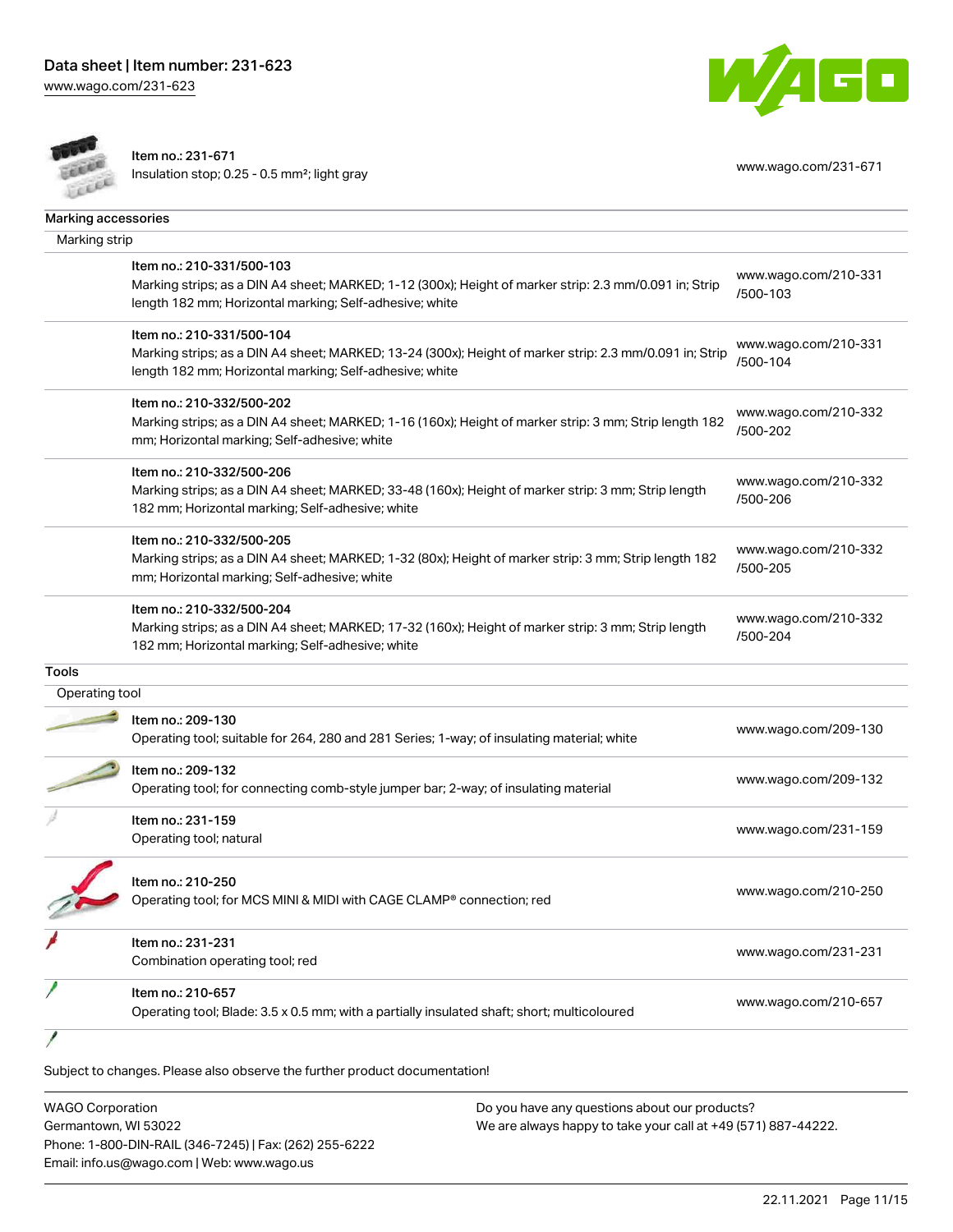

| Item no.: 210-720                                                                     | www.wago.com/210-720 |
|---------------------------------------------------------------------------------------|----------------------|
| Operating tool; Blade: 3.5 x 0.5 mm; with a partially insulated shaft; multicoloured  |                      |
| Item no.: 231-131<br>Operating tool; made of insulating material; 1-way; loose; white | www.wago.com/231-131 |
| Item no.: 231-291<br>Operating tool; made of insulating material; 1-way; loose; red   | www.wago.com/231-291 |
| Item no.: 280-432<br>Operating tool; made of insulating material; 2-way; white        | www.wago.com/280-432 |
| Item no.: 280-434<br>Operating tool; made of insulating material; 4-way               | www.wago.com/280-434 |
| Item no.: 280-437<br>Operating tool; made of insulating material; 7-way               | www.wago.com/280-437 |
| Item no.: 280-440<br>Operating tool; made of insulating material; 10-way              | www.wago.com/280-440 |
| Item no.: 280-435<br>Operating tool; made of insulating material; 5-way; gray         | www.wago.com/280-435 |
| Item no.: 280-436<br>Operating tool; made of insulating material; 6-way               | www.wago.com/280-436 |
| Item no.: 280-438<br>Operating tool; made of insulating material; 8-way               | www.wago.com/280-438 |
| Item no.: 280-433<br>Operating tool; made of insulating material; 3-way               | www.wago.com/280-433 |
|                                                                                       |                      |

#### Downloads **Documentation**

#### Additional Information

| Technical explanations | 2019 Apr 3 | pdf<br>2.0 MB | Download |
|------------------------|------------|---------------|----------|
| <b>CAD files</b>       |            |               |          |
| CAD data               |            |               |          |
| 2D/3D Models 231-623   |            | <b>URL</b>    | Download |

| <b>WAGO Corporation</b>                                | Do you have any questions about our products?                 |  |
|--------------------------------------------------------|---------------------------------------------------------------|--|
| Germantown. WI 53022                                   | We are always happy to take your call at +49 (571) 887-44222. |  |
| Phone: 1-800-DIN-RAIL (346-7245)   Fax: (262) 255-6222 |                                                               |  |
| Email: info.us@wago.com   Web: www.wago.us             |                                                               |  |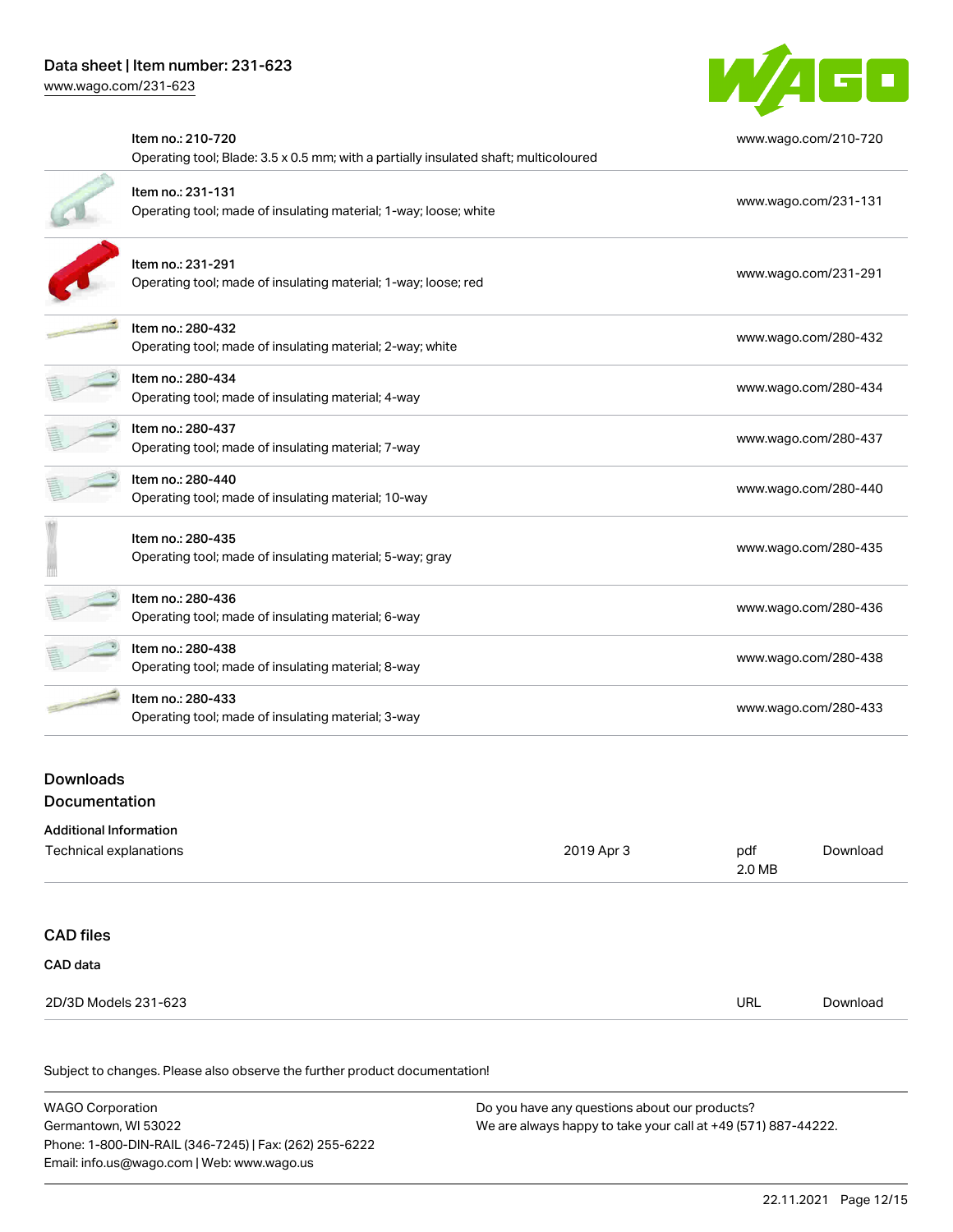

| CAE data                                                                                                                   |     |          |
|----------------------------------------------------------------------------------------------------------------------------|-----|----------|
| EPLAN Data Portal 231-623                                                                                                  | URL | Download |
| ZUKEN Portal 231-623                                                                                                       | URL | Download |
|                                                                                                                            |     |          |
| <b>Environmental Product Compliance</b>                                                                                    |     |          |
| <b>Compliance Search</b>                                                                                                   |     |          |
| Environmental Product Compliance 231-623                                                                                   | URL | Download |
| 1-conductor male connector; CAGE CLAMP®; 2.5 mm <sup>2</sup> ; Pin spacing 5 mm; 23-pole;<br>$2,50$ mm <sup>2</sup> ; gray |     |          |

#### Installation Notes



Inserting a conductor via 3.5 mm screwdriver – CAGE CLAMP® actuation parallel to conductor entry.



Inserting a conductor via 3.5 mm screwdriver – CAGE CLAMP® actuation perpendicular to conductor entry.



Inserting a conductor into CAGE CLAMP® unit via operating lever (231-291).



Inserting a conductor via operating tool.

Subject to changes. Please also observe the further product documentation!

WAGO Corporation Germantown, WI 53022 Phone: 1-800-DIN-RAIL (346-7245) | Fax: (262) 255-6222 Email: info.us@wago.com | Web: www.wago.us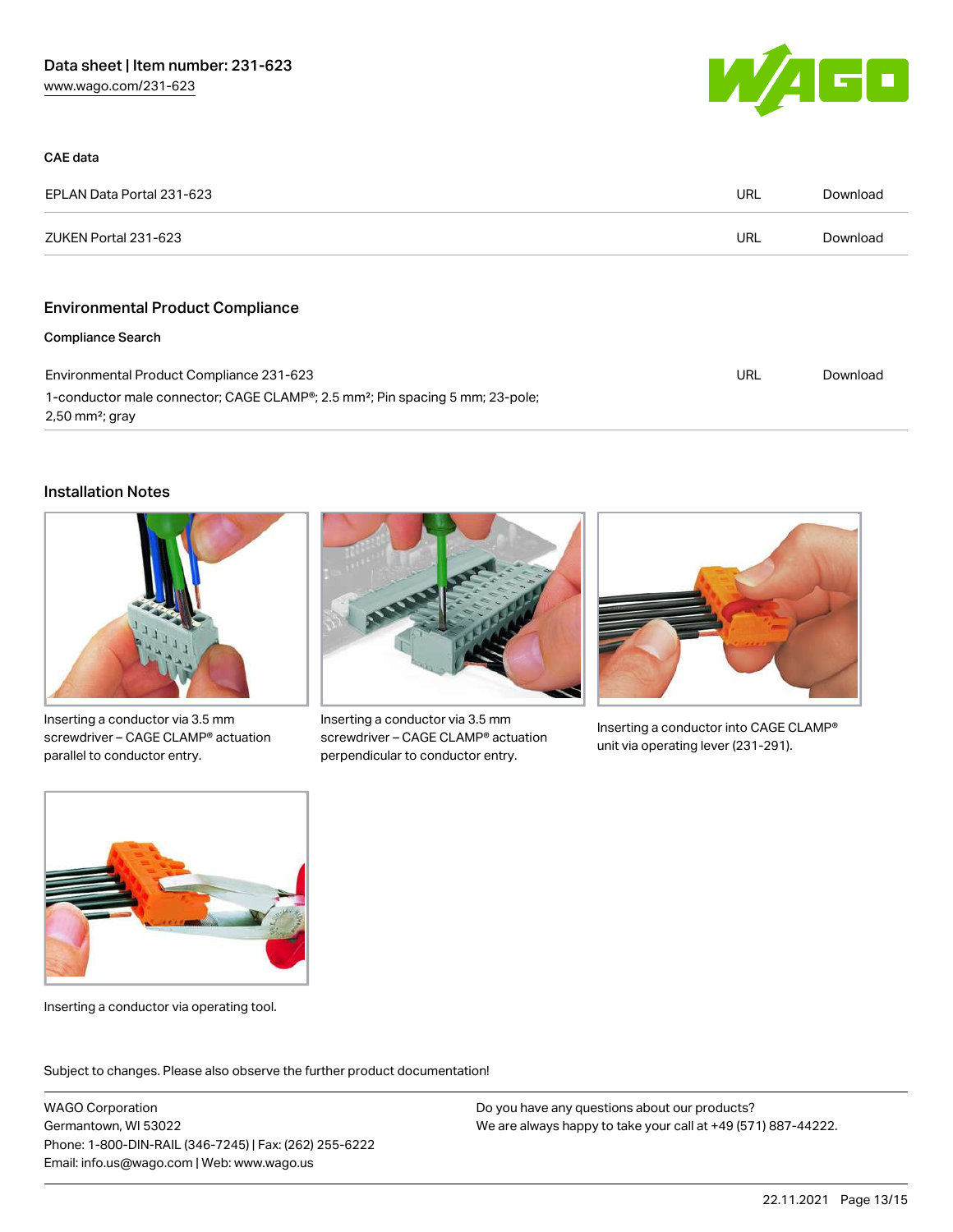[www.wago.com/231-623](http://www.wago.com/231-623)

Coding





Coding a male header – fitting coding key(s).



Testing – female connector with CAGE CLAMP®

Integrated test ports for testing perpendicular to conductor entry via 2 or 2.3 mm Ø test plug

#### Installation



Male connector with strain relief plate



Strain relief housing shown with a male connector equipped with CAGE CLAMP®

Subject to changes. Please also observe the further product documentation!

WAGO Corporation Germantown, WI 53022 Phone: 1-800-DIN-RAIL (346-7245) | Fax: (262) 255-6222 Email: info.us@wago.com | Web: www.wago.us